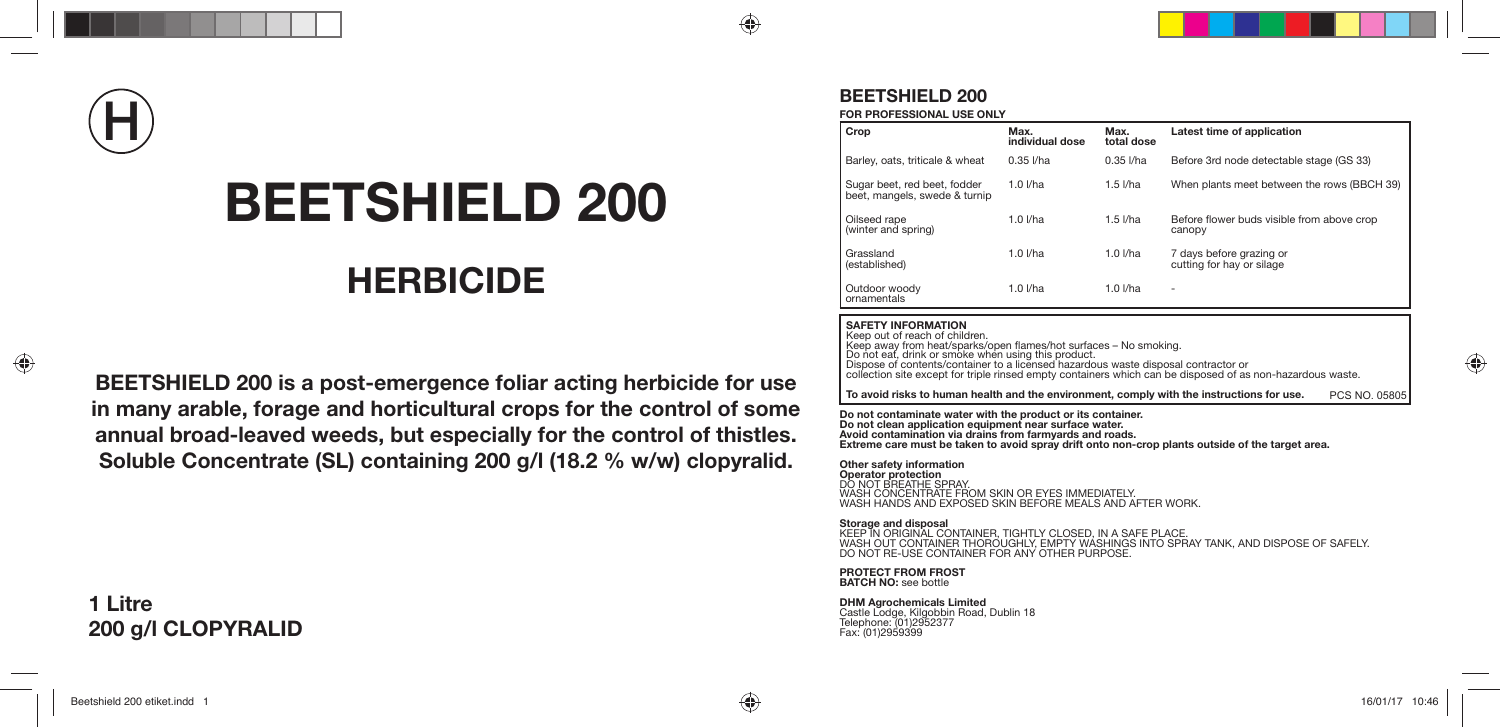| Crop                                                                | Max.<br>individual<br>dose | Max.<br>total<br>dose | Latest time of<br>application                              |
|---------------------------------------------------------------------|----------------------------|-----------------------|------------------------------------------------------------|
| Barley, oats,<br>triticale & wheat                                  | $0.35$ I/ha                | $0.35$ $1/ha$         | Before 3rd node<br>detectable stage<br>(GS 33)             |
| Sugar beet, red<br>beet, fodder<br>beet, mangels,<br>swede & turnip | $1.0$ I/ha                 | $1.5$ I/ha            | When plants<br>meet between<br>the rows<br>(BBCH 39)       |
| Oilseed rape<br>(winter and<br>spring)                              | $1.0$ I/ha                 | $1.5$ I/ha            | Before flower<br>huds visible<br>from above crop<br>canopy |
| Grassland<br>(established)                                          | $1.0$ I/ha                 | $1.0$ I/ha            | 7 days before<br>grazing or cutting<br>for hay or silage   |
| Outdoor woody<br>ornamentals                                        | $1.0$ I/ha                 | $1.0$ I/ha            |                                                            |

#### **SAFETY INFORMATION**

#### Keep out of reach of children.

Keep away from heat/sparks/open flames/hot surfaces - No smoking. Do not eat, drink or smoke when using this product. Dispose of contents/container to a licensed hazardous waste disposal contractor or collection site except for triple rinsed empty containers which can be disposed of as non-hazardous waste.

**To avoid risks to human health and the environment, comply with the instructions for use.**

**Do not contaminate water with the product or its container. Do not clean application equipment near surface water. Avoid contamination via drains from farmyards and roads. Extreme care must be taken to avoid spray drift onto non-crop plants outside of the target area.**

#### **Other safety information**

#### **Operator protection** DO NOT BREATHE SPRAY. WASH CONCENTRATE from skin or eyes immediately. WASH HANDS AND EXPOSED SKIN before meals and after work.

#### **Storage and disposal**

KEEP IN ORIGINAL CONTAINER, tightly closed, in a safe place. WASH OUT CONTAINER THOROUGHLY, empty washings into spray tank, and dispose of safely. DO NOT RE-USE CONTAINER FOR ANY OTHER PURPOSE.

#### **DIRECTIONS FOR USE**

BEETSHIELD 200 is a post-emergence foliar acting herbicide. Although uptake can occur through roots and shoots BEETSHIELD 200 is taken up best by actively growing weed leaves. It is fully translocated throughout the plant and affects all parts of susceptible weeds. In mayweeds and thistles activity is greatest at the growing points, where death occurs first.

#### **RESTRICTIONS**

On the following food and fodder crops the statutory interval between the last application and harvest, consumption or conservation is the following:

| Established grassland                        | - 7 days                                             |
|----------------------------------------------|------------------------------------------------------|
| Sugar beet, fodder beet, mangel,<br>red beet | - 6 weeks                                            |
| Swede, turnip                                | - 6 weeks                                            |
| Wheat, barley & oats                         | - before GS 33<br>(GS 32 inclusive)                  |
| Oilseed rape (crop canopy)                   | - apply before flower buds<br>are visible from above |
|                                              |                                                      |

Straw from crops treated with BEETSHIELD 200 should be baled and taken off the land. Do not use straw from crops treated with BEET-SHIELD 200 for use in compost, manure or other use that may enable such straw to be used for any glasshouse or protected crop. Do not use manure from animals fed on crops treated with BEETSHIELD 200 for composting.

Do not apply BEETSHIELD 200 to crops undersown with clovers, sainfoin, vetches or other legumes. Control of creeping thistle and other perennial weeds may be impaired by cultivations either before or within a period of two weeks after application of BEETSHIELD 200. Do not apply to wet crops or when rain is expected within 6 hours of spraying.

Do not spray when crops are under stress from cold, drought, pest damage, nutrient deficiency etc.

Contract agents should be consulted before using on crops grown for seed.

Consult processors before using on crops for processing.

#### **WEED CONTROL**

BEETSHIELD 200 is active on a range of annual weeds, such as fat hen, but it should particularly be used for the control of thistles at a later stage.

#### Annual Weed Control

Unless otherwise specified, an application of 0.5 litres/ha BEET-SHIELD 200 can be made to control annual weeds.

| Weed               | <b>Susceptibility</b> | Weed growth<br>stage |
|--------------------|-----------------------|----------------------|
| Black-bindweed     | MS                    | 1 leaf               |
| Corn marigold      | S                     | 2 leaf               |
| Groundsel          | S                     | 6 leaf               |
| Pale persicaria    | MR                    | 1 leaf               |
| Pineappleweed      | S                     | 4 leaf               |
| Redshank           | MR                    | 1 leaf               |
| Mayweed spp        | S                     | 4 leaf               |
| Smooth sow-thistle | S                     | 2 leaf               |

S = susceptible; complete or near complete kill.

MS = moderately susceptible; good kill under favourable conditions. MR = moderately resistant; poor kill but useful suppression. Those weeds listed as susceptible may be controlled at a larger growth stage by the higher rate of use for perennial weed control.

#### Perennial Weed Control

Apply at 0.5 litre/ha. For the control of thistles a second application can be made at 1 litre/ha, which is usually 3-4 weeks after the first application. When thistles are present at the time of the application the dose of the first application can be increased to 1 litre/ha. However, please refer to the section 'CROP SPECIFIC INFORMATION' for advice on the different crops.

| Weed                  | <b>Susceptibility</b> |
|-----------------------|-----------------------|
| Creeping thistle      | S                     |
| Dandelion             | S                     |
| Perennial sow-thistle | MS                    |
| Spear thistle         | S                     |

S = susceptible; complete or near complete kill.

MS = moderately susceptible; good kill under favourable conditions. MR = moderately resistant; poor kill but useful suppression. Weeds are best controlled when they are growing actively. The optimum timing of sprays targeted against thistles is at the 'rosette stage'.

Under cold, waterlogged or very dry conditions results will be reduced due to poorer plant growth in response to these circumstances.

#### Resistant weeds

Many weeds are resistant to BEETSHIELD 200. These include all Crucifer and Brassica weeds. They can however be controlled in tank mixture with other herbicides, provided the partner chemical is safe to the crop being treated and is used in accordance with the partner label.

Guidance is given on tank mixtures under the separate crop recommendations.

#### **CROP SPECIFIC INFORMATION**

#### **1. CEREALS AND OILSEED RAPE**

**Winter and spring wheat, winter and spring barley and oats**

For the control of annual weeds apply 0.35 litre/ha in the spring from second leaf stage (GS 12), to before the third node is detectable (up to and including GS 32).

BEETSHIELD 200 gives best results when applied with other herbicides in tank mixture provided the timings and conditions of use of the partner product coincide with those of BEETSHIELD 200.Please refer to the section 'Compatibility' for further information about the possible mixing partners of BEETSHIELD 200.

#### **Oilseed rape (winter or spring sown crops)**

Apply 0.5 litre/ha in the spring for the control of annual weeds or 1.0 litre/ha in the spring for the control of creeping thistle, which is usually 3-4 weeks after the first application. Applications may be made from the two fully expanded leaf stage of the crop to before flower buds are visible at top of crop.

Please refer to the section 'Compatibility' for further information about the possible mixing partners of BEETSHIELD 200.

#### **2. BEET CROPS AND FODDER CROPS Sugar beet, fodder beet, red beet and mangel**

BEETSHIELD 200 can be used once in repeat low dose herbicide programming on sugar beet, from the fully expanded cotyledon stage of the crop, in 80-100 litres/ha of water. Apply 0.5 litres/ha in tank mixture.

Where thistles are present an (additional) application of BEETSHIELD 200 alone at 1.0 litre/ha in 200-300 litres/ha water, may be used which is usually 3-4 weeks after the first application. Please refer to the section 'Compatibility' for further information about the possible mixing partners of BEETSHIELD 200.

#### **Swede, turnip**

Apply 0.5 litre/ha for broad-leaved weed control once the crop has reached the two true leaf expanded stage. Where thistles are a problem an (additional) application of 1.0 litre/ha can be made, which is usually 3-4 weeks after the first application.

#### **Established grassland**

BEETSHIELD 200 can be used on permanent grassland and rotational grass that has been sown for at least one growing season. Livestock should not be left in fields to be sprayed. Application should be made when weeds are actively growing.

⊕